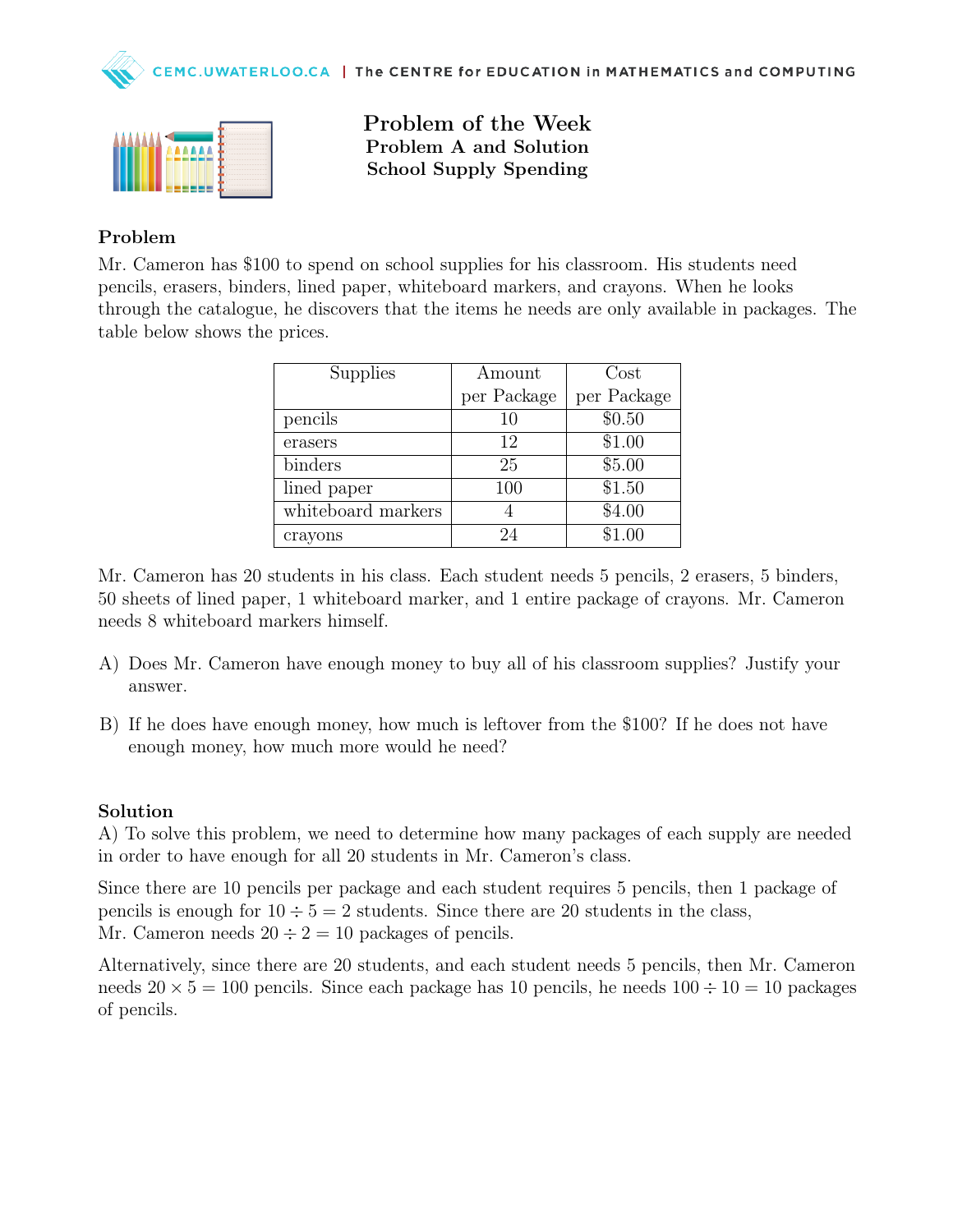Similarly, we can calculate:

- 1 package of binders is enough for  $25 \div 5 = 5$  students, so he requires  $20 \div 5 = 4$  packages of binders.
	- OR

Mr. Cameron needs a total of  $20 \times 5 = 100$  binders, which means he requires  $100 \div 25 = 4$  packages.

• 1 package of lined paper is enough for  $100 \div 50 = 2$  students, so he requires  $20 \div 2 = 10$  packages of lined paper. OR Mr. Cameron needs a total of  $20 \times 50 = 1000$  sheets of paper, which means he requires  $1000 \div 100 = 10$  packages.

Also, 1 package of erasers is enough for  $12 \div 2 = 6$  students. This means we need  $20 \div 6 = 3$ packages with a remainder of 2. So 3 packages would not have enough erasers for the class, and thus we need to round up to 4 packages.

Alternatively, we need  $20 \times 2 = 40$  erasers, which means we require  $40 \div 12$  packages, which is equal to 3 packages with a remainder of 4, and thus we round up to 4 packages. Both calculations determine that we require 4 packages of erasers. Note that the remainders are different, because in the first division we are calculating a number of students and in the second division we are calculating a number of erasers.

Since each student needs just 1 whiteboard marker, we require  $20 \div 4 = 5$  packages for the students. However, since Mr. Cameron needs 8 markers himself, that would require 2 more for a total of 7 packages of markers.

Alternatively, we need  $20 + 8 = 28$  whiteboard markers in total, which means we require  $28 \div 4 = 7$  packages.

Finally, we need 1 package of crayons for each student, which is a total of 20 packages.

Now we can make a new table knowing how many packages of each supply are required for the class. We can multiply the number of packages by the cost per package for each of the supplies.

| <b>Supplies</b>    | Number      | Cost per          | Total Cost               |
|--------------------|-------------|-------------------|--------------------------|
|                    | of Packages | Package (in $\})$ | $(in \$                  |
| pencils            | 10          | 0.50              | $10 \times 0.50 = 5.00$  |
| erasers            | 4           | 1.00              | $4 \times 1.00 = 4.00$   |
| binders            |             | 5.00              | $4 \times 5.00 = 20.00$  |
| lined paper        | 10          | 1.50              | $10 \times 1.50 = 15.00$ |
| whiteboard markers |             | 4.00              | $7 \times 4.00 = 28.00$  |
| crayons            | 20          | 1.00              | $20 \times 1.00 = 20.00$ |

So the total cost of supplies is:

 $5.00 + 4.00 + 20.00 + 15.00 + 28.00 + 20.00 = $92.00$ 

B) Since Mr. Cameron has \$100 to spend, he has enough for these supplies with  $$100 - $92 = $8$  left over.